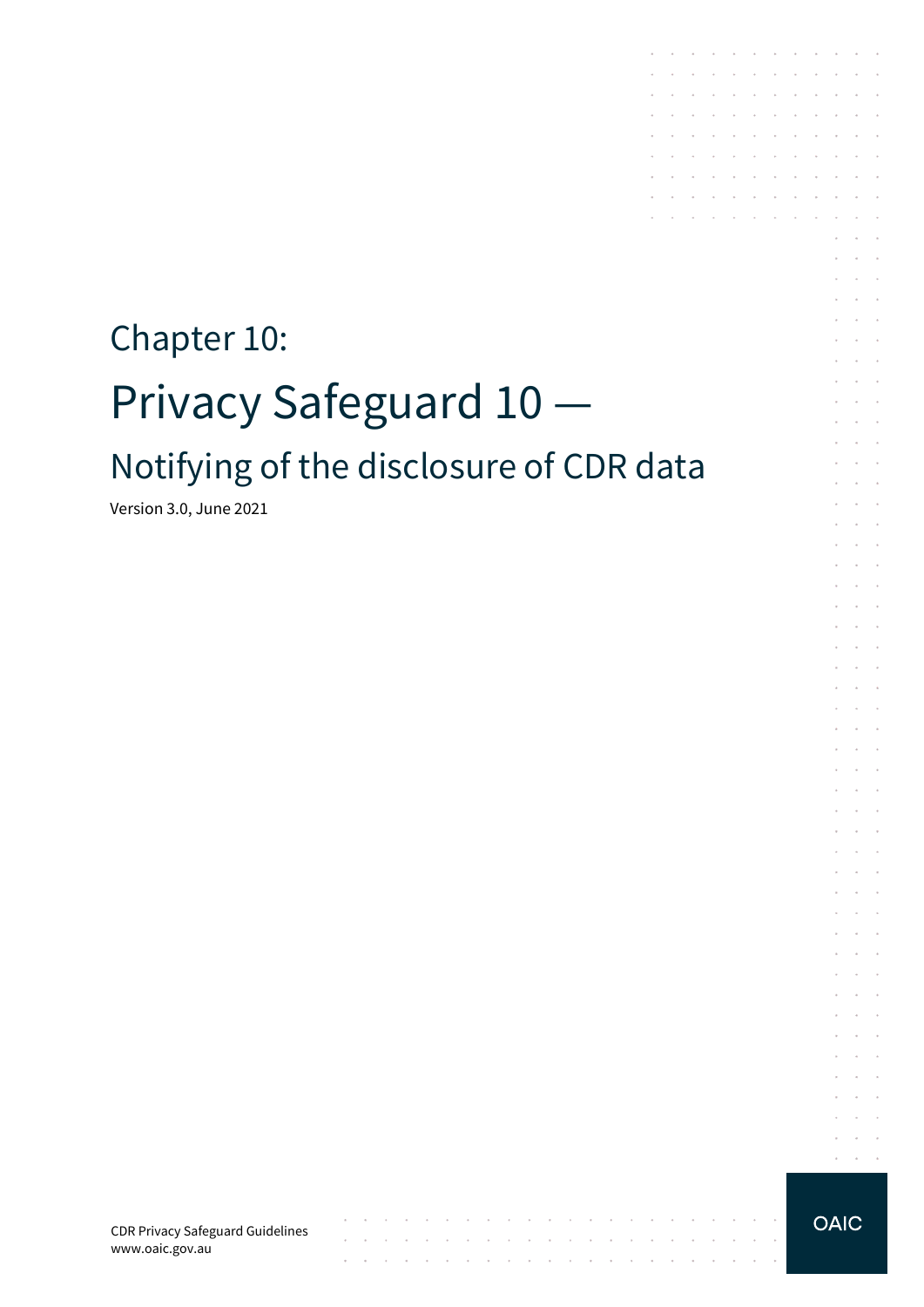### **Contents**

| <b>Key points</b>                                       | 3  |
|---------------------------------------------------------|----|
| What does Privacy Safeguard 10 say?                     | 3  |
| Why is it important?                                    | 3  |
| Who does Privacy Safeguard 10 apply to?                 | 3  |
| How Privacy Safeguard 10 interacts with the Privacy Act | 4  |
| Who must be notified?                                   | 4  |
| How must notification be given?                         | 5  |
| When must notification be given?                        | 6  |
| What matters must be included in the notification?      | 7  |
| What CDR data was disclosed                             | 7  |
| When the CDR data was disclosed                         | 8  |
| To whom the CDR data was disclosed                      | 8  |
| Other notification requirements under the CDR Rules     | 9  |
| Disclosure to a designated gateway                      | 10 |
| <b>Interaction with other Privacy Safeguards</b>        | 10 |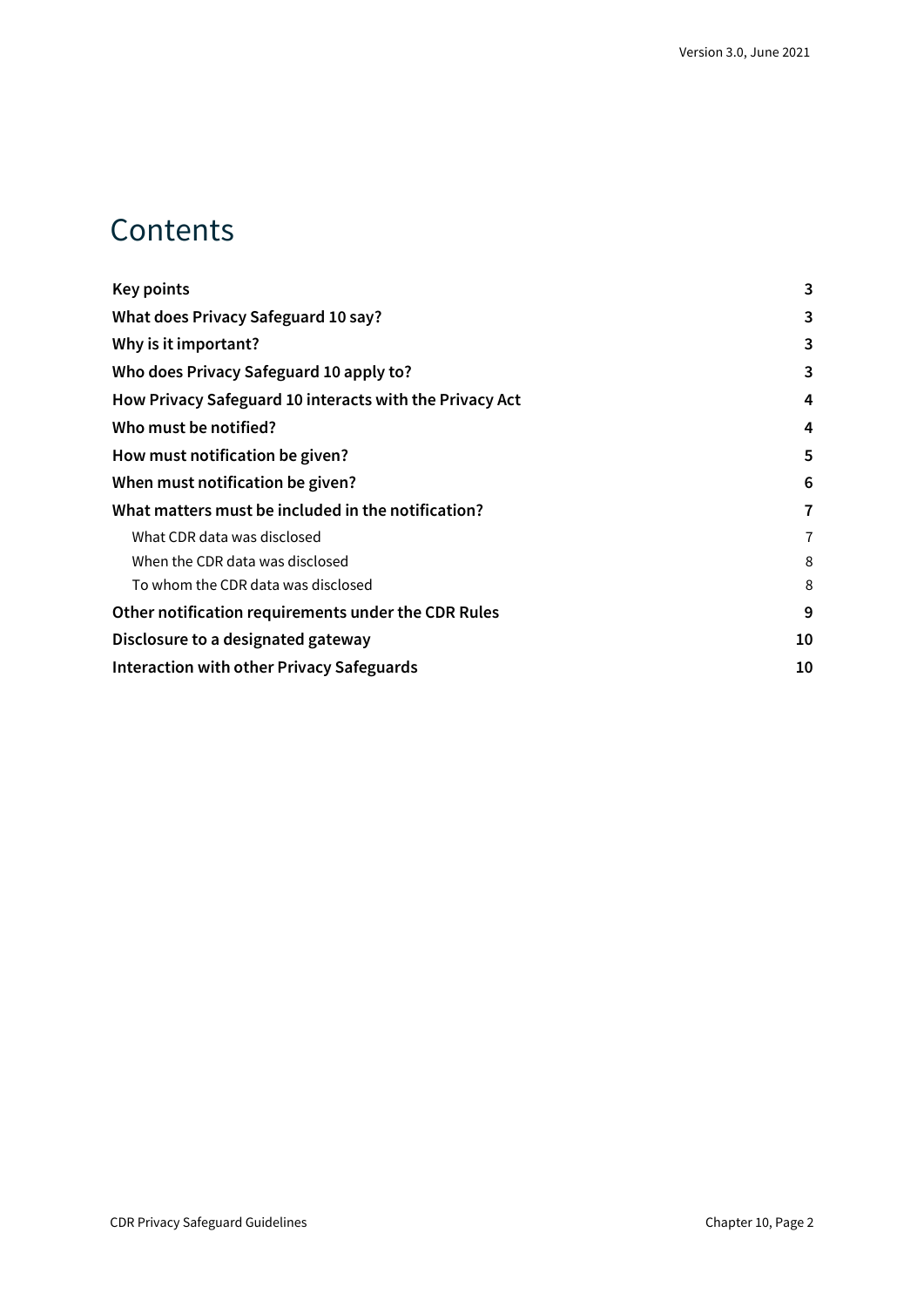## <span id="page-2-0"></span>**Key points**

- Where a data holder or accredited data recipient of a consumer's CDR data discloses that data to an accredited person, they must notify the consumer by updating the consumer dashboard.
- The consumer data rules (CDR Rules) set out the matters that must be included in this notification.

# <span id="page-2-1"></span>**What does Privacy Safeguard 10 say?**

- 10.1 Where a data holder is required or authorised under the CDR Rules to disclose CDR data, they must notify the consumer by taking the steps identified in the CDR Rules.<sup>1</sup>
- Where an accredited data recipient of a consumer's CDR data discloses CDR data, they must notify that consumer by taking the steps identified in the CDR Rules.<sup>2</sup>
- 10.3 The notification must:
	- be given to those consumers that the CDR Rules require to be notified
	- cover the matters set out in the CDR Rules, and
	- be given at or before the time specified in the CDR Rules.
- Under CDR Rule 7.9, data holders and accredited data recipients of a consumer's CDR data must notify the consumer by updating each relevant consumer dashboard to include certain matters as set out in that Rule as soon as practicable after CDR data is disclosed to an accredited person.

# <span id="page-2-2"></span>**Why is it important?**

- 10.5 Notification of disclosure of CDR data is an integral element of the CDR regime, as it provides confirmation to consumers that their CDR data has been disclosed in response to a consumer data request.
- This ensures consumers are informed when their CDR data is disclosed and builds trust between consumers, data holders and accredited data recipients.

## <span id="page-2-3"></span>**Who does Privacy Safeguard 10 apply to?**

Privacy Safeguard 10 applies to data holders and accredited data recipients of CDR data. It does not apply to designated gateways.

<sup>&</sup>lt;sup>1</sup> Section 56EM(1) of the Competition and Consumer Act. For further information on 'required or authorised to use or disclose CDR data under the CDR Rules', refer to [Chapter B \(Key concepts\).](https://www.oaic.gov.au/consumer-data-right/cdr-privacy-safeguard-guidelines/chapter-b-key-concepts)

<sup>2</sup> Section 56EM(2) of the Competition and Consumer Act.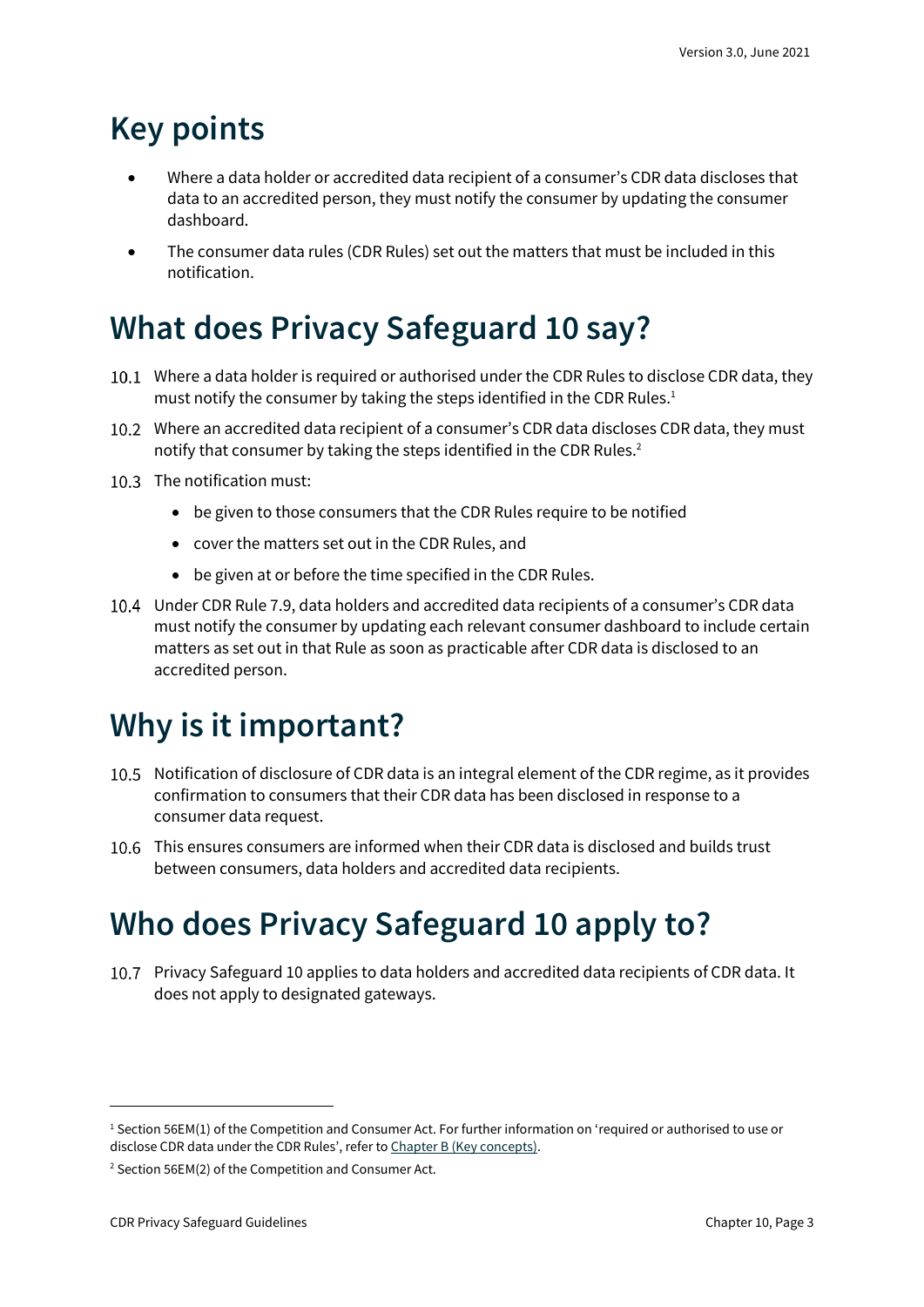### <span id="page-3-0"></span>**How Privacy Safeguard 10 interacts with the Privacy Act**

#### *For data holders*

- 10.8 Data holders must comply with Privacy Safeguard 10 when they are required or authorised to disclose CDR data under the CDR Rules.
- There is no corresponding obligation under the *Privacy Act 1988* (the Privacy Act) or the Australian Privacy Principles (APPs) to notify an individual of the disclosure of their personal information.
- 10.10 However, APP 5 will continue to apply in relation to the notification of the collection of CDR data that is also personal information.<sup>3</sup>

#### *For accredited data recipients*

- 10.11 For an accredited data recipient of a consumer's CDR data, Privacy Safeguard 10 applies whenever they disclose that consumer's data.
- 10.12 The APPs do not apply to an accredited data recipient of CDR data, in relation to that CDR data.<sup>4</sup>

### <span id="page-3-1"></span>**Who must be notified?**

#### *For data holders*

- 10.13 The data holder must notify each of the consumers for the CDR data that has been disclosed.<sup>5</sup>
- 10.14 There may be more than one consumer for the CDR data. In the banking sector, a key example is CDR data relating to a joint account. In this case, the data holder must notify each of the requesting and non-requesting joint account holders. However, a data holder will not be required to notify the non-requesting joint account holder/s where the data holder considers this necessary to prevent physical or financial harm or abuse.<sup>6</sup>

 $3$  For example, the obligations in APP 5.2 (f), (i) and (j) to notify individuals of the situations in which their personal information may be disclosed in future.

<sup>4</sup>Section 56EC(4)(a) of the Competition and Consumer Act. However, s 56EC(4) does not affect how the APPs apply to accredited persons and accredited data recipients who are APP entities, in relation to the handling of personal information outside the CDR system. (Note: Small business operators accredited under the CDR system are APP entities in relation to information that is personal information but is not CDR data. See s 6E(1D) of the Privacy Act.) Section 56EC(4) also does not affect how the APPs apply to an accredited person who does not become an accredited data recipient of the CDR data (other than for Privacy Safeguards 1 – 4). See s 56EC(5)(aa) of the Competition and Consumer Act.

<sup>&</sup>lt;sup>5</sup> Section 56EM(1)(b) of the Competition and Consumer Act and CDR Rule 7.9(1).

<sup>6</sup> CDR Rule 7.9 and clause 4.14(4) of Schedule 3 to the CDR Rules. Clause 4.14(4) of Schedule 3 provides that the data holder may decline to provide a relevant account holder with a consumer dashboard or update the consumer dashboard if the data holder considers it necessary to do either in order to prevent physical or financial harm or abuse.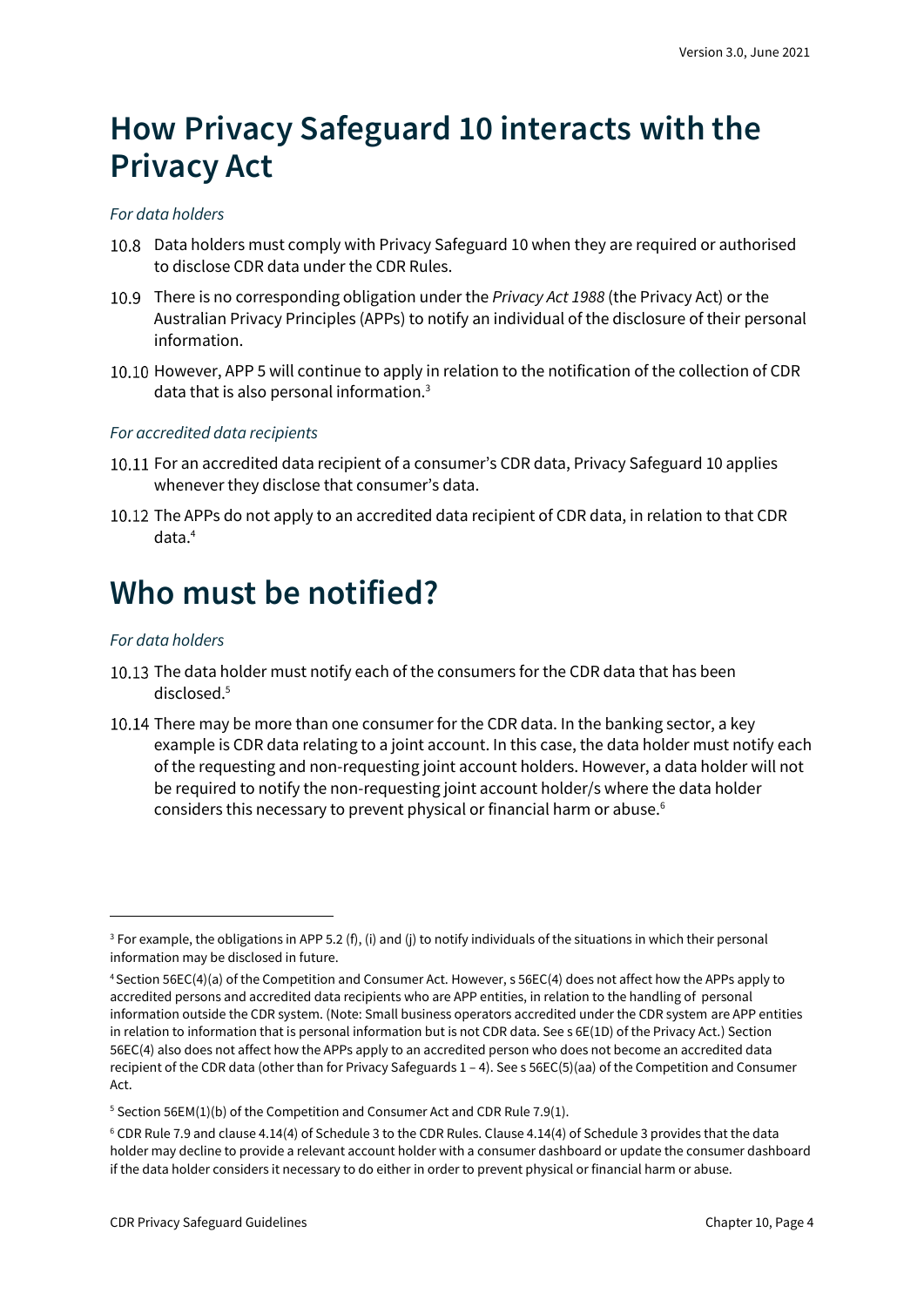- 10.15 This exception to notification is to accommodate existing procedures a data holder may have to protect consumers, for example particular arrangements relating to consumers that may be experiencing family violence.
- 10.16 Where the CDR data disclosed relates to an account with a secondary user, <sup>7</sup>and the secondary user is also a consumer for the CDR data, $<sup>8</sup>$  the data holder must notify both the</sup> account holder and secondary user.<sup>9</sup>
- Where the CDR data disclosed relates to a non-individual consumer or is in relation to a partnership account, the data holder must notify the relevant nominated representative.<sup>10</sup>

#### *For accredited data recipients*

10.18 The accredited data recipient must notify the consumer who provided the disclosure consent.<sup>11</sup>

### <span id="page-4-0"></span>**How must notification be given?**

#### *For data holders*

10.19 A data holder must provide the notification by updating the consumer dashboard for a consumer (and, if applicable, the dashboard of the other joint account holder/s)<sup>12</sup> to include the matters discussed in paragraphs 10.31 to 10.42 as soon as practicable after CDR data relating to that consumer is disclosed.<sup>13</sup>

<sup>13</sup> CDR Rule 7.9.

 $7$  A person is a secondary user for an account with a data holder if the person has 'account privileges' in relation to the account, and the account holder has given the data holder an instruction to treat the person as a secondary user for the purposes of the CDR Rules (CDR Rule 1.7). 'Account privileges' for the banking sector are defined in clause 2.2 of Schedule 3 to the CDR Rules.

<sup>8</sup> For a person to be a 'CDR consumer' that person must be identifiable, or 'reasonably identifiable', from the CDR data or other information held by the relevant entity (i.e. the data holder, accredited data recipient, or person holding data on their behalf) (s 56AI(3)(c) of the Competition and Consumer Act). See Chapter B (Key concepts) of the CDR Privacy Safeguard Guidelines for the full meaning of CDR consumer.

<sup>9</sup> Any provisions in the CDR Rules which impose obligations on data holders in relation to secondary users only apply to initial data holders in respect of NAB, CBA, ANZ, Westpac branded products on and from 1 November 2021 (and for all other data holders, on and from 1 November 2022): see cl 6.7 of Schedule 3 to the CDR Rules.

 $10$  A 'nominated representative' is the individual nominated by the non-individual consumer under CDR Rules 1.13(c)(i) or 1.13(d)(i) who is able to give, amend and manage authorisations to disclose CDR data on behalf of the non-individual consumer. There may be more than one nominated representative.

Note that any provisions in the CDR Rules which impose obligations on data holders in relation to consumers that are not individuals, nominated representatives or partnerships only apply to initial data holders in respect of NAB, CBA, ANZ, Westpac branded products on and from 1 November 2021 (and for all other data holders, on and from 1 November 2022): see cl 6.7 of Schedule 3 to the CDR Rules.

 $11$  A disclosure consent is a consent given by a consumer for the accredited data recipient to disclose CDR data to an accredited person: in response to consumer data request (an 'AP disclosure consent'), or for the purposes of direct marketing: CDR Rule 1.10A(1)(c). For further information, see Chapter C (Consent).

 $12$  Where the CDR data disclosed relates to a joint account, the data holder must provide each relevant account holder with a consumer dashboard, and notify each of the joint account holders by updating their consumer dashboards to include those same matters as soon as practicable after the CDR data is disclosed. However, the data holder may decline to provide a relevant account holder with a consumer dashboard or update the consumer dashboard if the data holder considers it necessary to do either in order to prevent physical or financial harm or abuse. See clause 4.14 of Schedule 3 to the CDR Rules.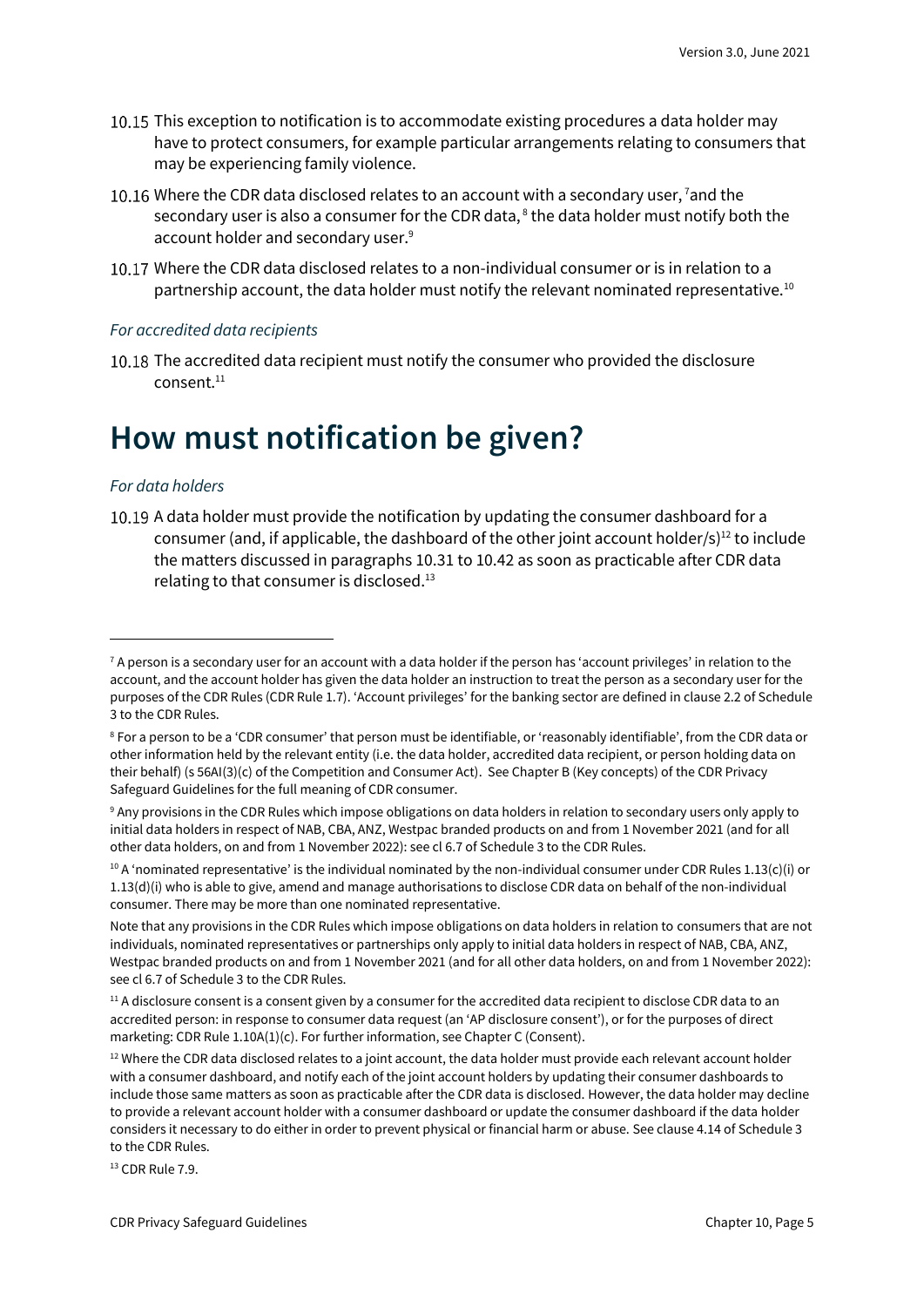- 10.20 The data holder's consumer dashboard is an online service that must be provided by a data holder to each consumer (and, if applicable, the other joint account holder/s)<sup>14</sup> where a consumer data request has been made on their behalf by an accredited person. Data holders must include within the dashboard certain details of each authorisation to disclose CDR data that has been given by the consumer. $15$
- 10.21 Further guidance about the data holder's consumer dashboard is set out in Chapter B (Key [concepts\)](https://www.oaic.gov.au/consumer-data-right/cdr-privacy-safeguard-guidelines/chapter-b-key-concepts) and the [Guide to privacy for data holders.](https://www.oaic.gov.au/consumer-data-right/guidance-and-advice/guide-to-privacy-for-data-holders/#how-authorisations-must-be-managed)

#### *For accredited data recipients*

- 10.22 An accredited data recipient must provide the notification by updating the consumer dashboard for the consumer who provided the disclosure consent.<sup>16</sup>
- 10.23 The accredited data recipient's consumer dashboard is an online service that must be provided by an accredited data recipient to each consumer who has provided a consent in relation to their CDR data. Accredited data recipients must include in the dashboard certain details of each consent that has been given by the consumer.<sup>17</sup>
- Where an accredited data recipient disclosed CDR data that was collected on behalf of another accredited person (the 'principal') under a CDR outsourcing arrangement, only the principal needs to notify the relevant consumer/s by updating the relevant dashboard.<sup>18</sup>
- 10.25 Further guidance about the accredited data recipient's consumer dashboard is set out in [Chapter B \(Key concepts\)](https://www.oaic.gov.au/consumer-data-right/cdr-privacy-safeguard-guidelines/chapter-b-key-concepts/) and [Chapter C \(Consent\).](https://www.oaic.gov.au/consumer-data-right/cdr-privacy-safeguard-guidelines/chapter-c-consent-the-basis-for-collecting-and-using-cdr-data/)

### <span id="page-5-0"></span>**When must notification be given?**

- 10.26 Data holders and accredited data recipients must notify the consumer/s as soon as practicable after the CDR data is disclosed.<sup>19</sup>
- 10.27 As a matter of best practice, notification should generally occur in as close to real time as possible (for example, in relation to ongoing disclosure, as close to the time of first disclosure as possible).
- 10.28 The test of practicability is an objective test. It is the responsibility of the data holder or accredited data recipient to be able to justify any delay in notification.

<sup>&</sup>lt;sup>14</sup> Where the CDR data disclosed relates to a joint account, the data holder must provide each relevant account holder with a consumer dashboard, except where the data holder considers it necessary to decline to provide a relevant account holder with a dashboard in order to prevent physical or financial harm or abuse. See clause 4.14(4) of Schedule 3 to the CDR Rules.

 $15$  The requirements are outlined in CDR Rule 1.15, and include requirements to provide details of the CDR data to which the authorisation relates and when the authorisation will expire.

<sup>&</sup>lt;sup>16</sup> A disclosure consent is a consent given by a consumer for the accredited data recipient to disclose CDR data to an accredited person: in response to consumer data request (an 'AP disclosure consent'), or for the purposes of direct marketing: CDR Rule 1.10A(1)(c). For further information, see Chapter C (Consent).

<sup>&</sup>lt;sup>17</sup> The requirements are outlined in CDR Rule 1.14, and include requirements to provide details of the CDR data to which each consent relates and when each consent will expire.

<sup>&</sup>lt;sup>18</sup> CDR Rule 1.16(2)(a). For information on 'CDR outsourcing arrangements', see [Chapter B \(Key concepts\).](https://www.oaic.gov.au/consumer-data-right/cdr-privacy-safeguard-guidelines/chapter-b-key-concepts)

<sup>19</sup> CDR Rules 7.9(1) and 7.9(2).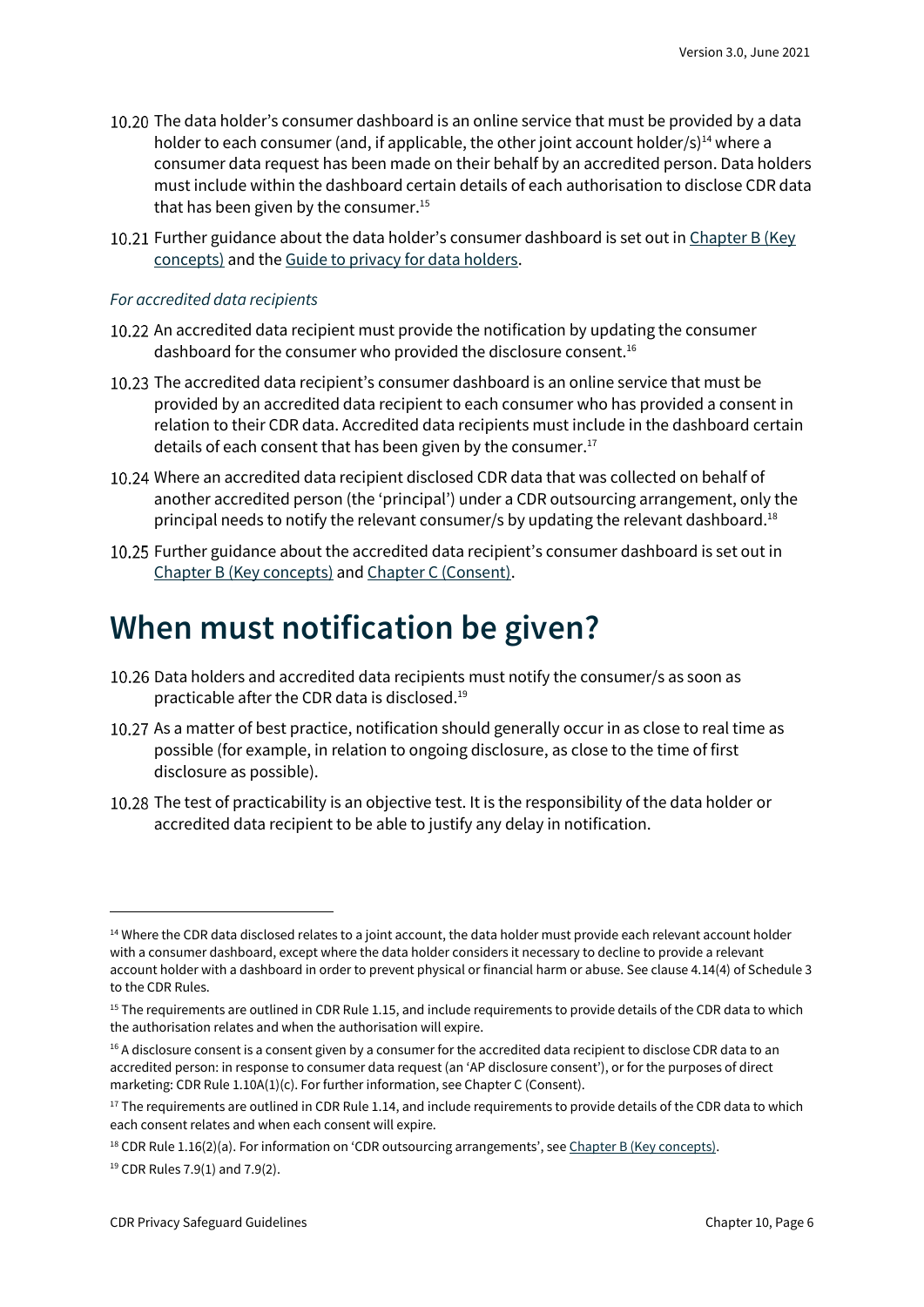- In determining what is 'as soon as practicable', data holders and accredited data recipients may take the following factors into account:
	- the time and cost involved, in combination with other factors
	- technical matters, and
	- the individual needs of the consumer (for example, any additional steps required to make the content accessible).

10.30 Data holders and accredited data recipients are not excused from providing prompt notification by reason only that it would be inconvenient, time consuming, or costly to do so.

### <span id="page-6-0"></span>**What matters must be included in the notification?**

The minimum matters that must be included by data holders and accredited data recipients in the notification, and provided via the consumer's dashboard are:

- what CDR data was disclosed
- when the CDR data was disclosed, and
- $\bullet$  the accredited person to whom the CDR data was disclosed.<sup>20</sup>
- 10.32 Data holders and accredited data recipients should provide information about these matters clearly and simply, but also with enough specificity to be meaningful for the consumer. How much information is required may differ depending on the circumstances.

10.33 Guidance on each of the minimum matters follows.

**Risk point:** Consumers may not read or understand a notification if it is complex.

**Privacy tip:** Data holders and accredited data recipients should ensure that the notification is as simple and easy to understand as possible. To do this, entities should consider a range of factors when formulating a notification, such as:

- the audience
- the language used (including the level of detail), and
- the presentation of the information (e.g. layout, format and any visual aids used). For more complex notifications, entities could consider providing a condensed summary of key matters in the notification and linking to a more comprehensive summary or, where it may assist the consumer, a full log of disclosure.

### <span id="page-6-1"></span>**What CDR data was disclosed**

10.34 Data holders and accredited data recipients must notify the consumer of what CDR data was disclosed.

 $20$  CDR Rules 7.9(1) and 7.9(2). The accredited person needs to be identified in accordance with any entry on the Register of Accredited Persons specified as being for that purpose.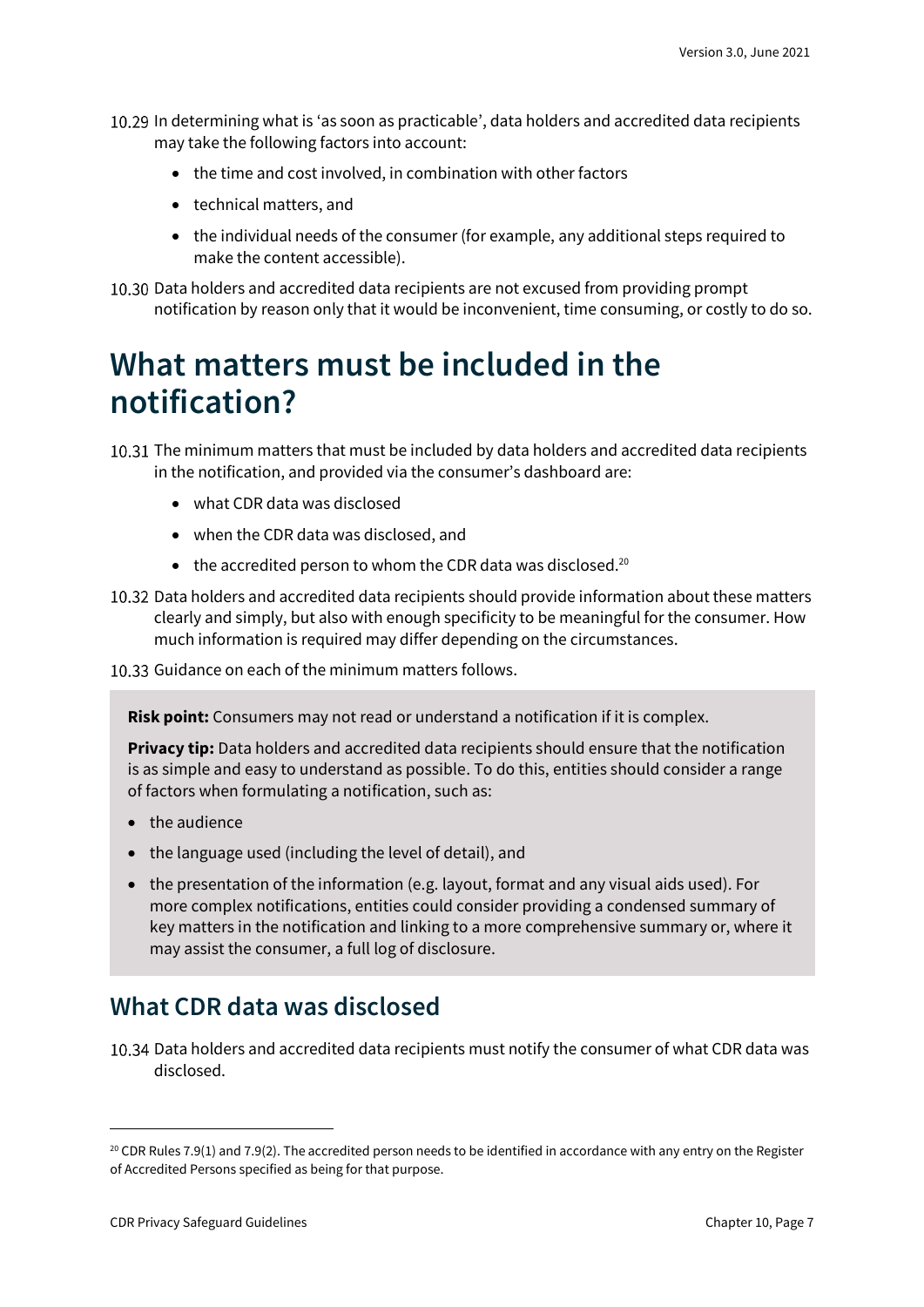- In doing so, the entity should ensure the CDR data is described in a manner that allows the consumer to easily understand what CDR data was disclosed.
- 10.36 Data holders and accredited data recipients must use the Data Language Standards when describing what CDR data was disclosed. <sup>21</sup> This will aid consumer comprehension by ensuring consistency between how CDR data was described in the authorisation/consentseeking processes and how CDR data is described in the consumer dashboard.

### <span id="page-7-0"></span>**When the CDR data was disclosed**

10.37 Data holders and accredited data recipients must notify the consumer of when the CDR data was disclosed.

*'One-off' disclosure:*<sup>22</sup>

10.38 The entity should include the date on which the CDR data was disclosed.

*Ongoing disclosure:* 23

- 10.39 The entity should, at a minimum, include the date range in which CDR data will be disclosed, with the starting date being the date on which the CDR data was first disclosed, and the end date being the date on which the entity will make its final disclosure. This end date might not necessarily be the same as the date that the authorisation (in the case of a data holder) or disclosure consent (in the case of an accredited data recipient) expires.
- 10.40 Where the entity is unsure of the end date they may put the date the authorisation or disclosure consent expires, but must update the end date as soon as practicable after it becomes known.<sup>24</sup>

### <span id="page-7-1"></span>**To whom the CDR data was disclosed**

- 10.41 In its notification to the consumer, the entity must indicate the accredited person to whom the CDR data was disclosed.
- 10.42 The accredited person must be described in accordance with any entry on the Register of Accredited Persons specified as being for that purpose.<sup>25</sup>

<sup>&</sup>lt;sup>21</sup> The Data Language Standards are contained within the Consumer Experience Guidelines. They provide descriptions of the types of data to be used by data holders and accredited data recipients when making and responding to requests. Adherence to the Data Language Standards is mandatory and will help ensure there is a consistent interpretation and description of the consumer data that will be shared in the CDR regime. See s 56FA of the Competition and Consumer Act and CDR Rule 8.11.

 $22$  For data holders, this is where the accredited person made a consumer data request on behalf of the consumer for a collection of CDR data on a single occasion. For accredited data recipients, this is where the consumer's disclosure consent applies for the disclosure of CDR data on a single occasion.

 $23$  For data holders, this is where the accredited person made a consumer data request on behalf of the consumer for collection of CDR data over a specified period of time. For accredited data recipients, this is where the consumer's disclosure consent applies for the disclosure of CDR data over a specified period of time.

 $24$  CDR Rules 4.19 and 4.27 require data holders and accredited data recipients (respectively) to update the consumer dashboard as soon as practicable after the information required to be contained on the dashboard changes.

<sup>25</sup> CDR Rule 7.9(2)(c).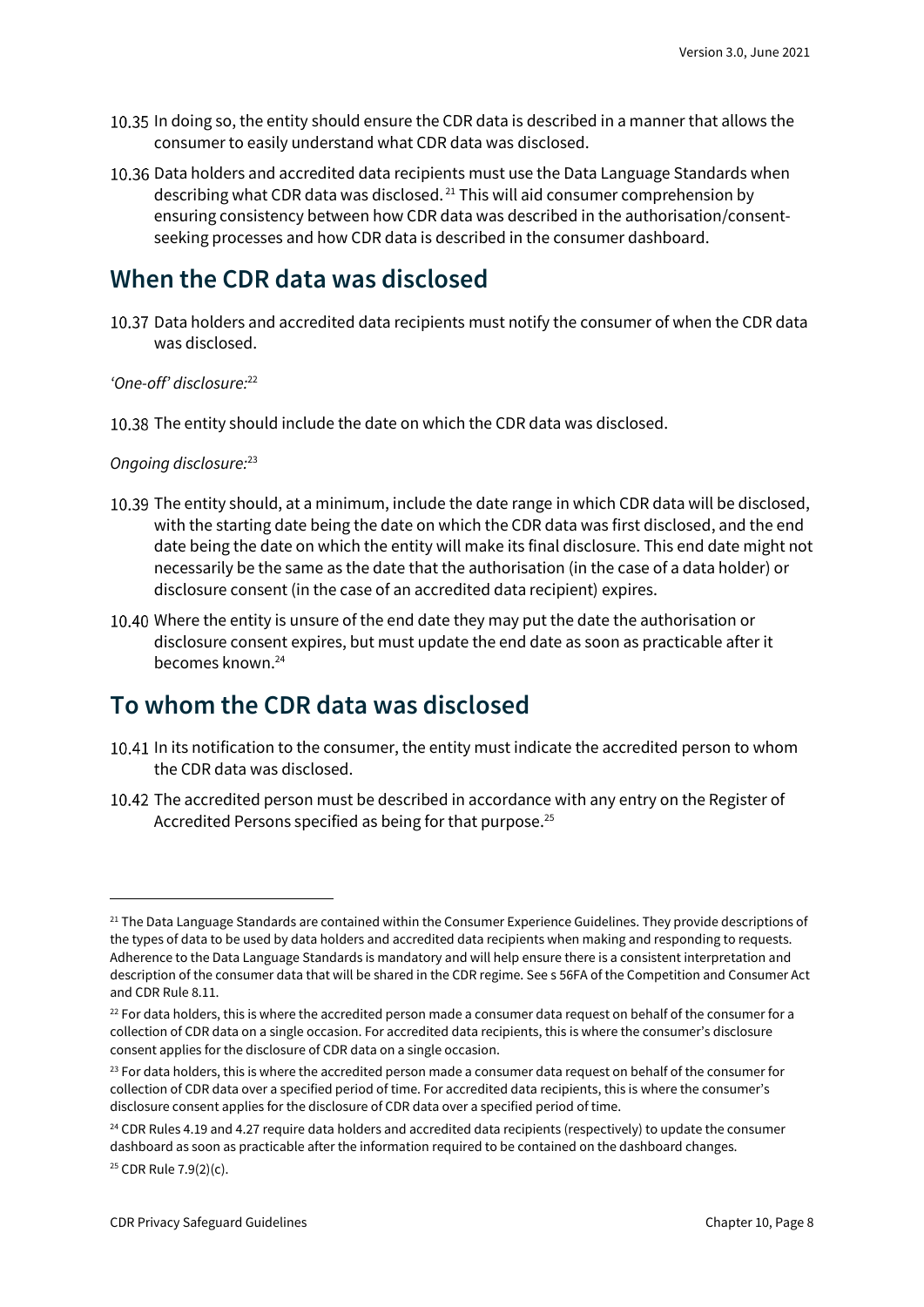#### **Example**

Bank Belle, a data holder, receives a consumer data request on 1 July 2020 from Watson and Co, an accredited person, to disclose Zoe's transaction details.

Bank Belle asks Zoe on 1 July 2020 to authorise the disclosure of her transaction details to Watson and Co for the sharing period specified in the consumer data request (i.e. 1 July 2020 to 1 January 2021).

Upon receiving Zoe's authorisation, Bank Belle discloses Zoe's transaction details to Watson and Co on 1 July 2020.

Bank Belle updates Zoe's consumer dashboard on 1 July 2020 to include the following notification statement:

*We shared your transaction details with Watson and Co on 01.07.20. We'll continue to share your transaction details with Watson and Co until 01.01.21*.

The above statement is an example of how Bank Belle, a data holder, could notify Zoe of the disclosure of her CDR data in accordance with CDR Rule 7.9(1).

### <span id="page-8-0"></span>**Other notification requirements under the CDR Rules**

#### *For data holders*

In addition to the Privacy Safeguard 10 notification requirements in relation to disclosure, the data holder must update a consumer's dashboard as soon as practicable after the information required to be contained on the dashboard changes. $26$ 

#### *For accredited data recipients*

- In addition to the Privacy Safeguard 10 notification requirements in relation to disclosure, there are other notification requirements relating to consent and collection that must be complied with by an accredited data recipient: $27$ 
	- providing CDR receipts to the consumer (CDR Rule 4.18)
	- notification requirements where certain consents expire or are amended (CDR Rules 4.18A, 4.18B and 4.18C)

<sup>&</sup>lt;sup>26</sup> CDR Rule 4.27.

 $27$  For an accredited data recipient who collected CDR data on behalf of a principal in a CDR outsourcing arrangement, note the effect of CDR Rule 1.7(5) which provides that, in the CDR Rules, 'unless the contrary intention appears, a reference to an accredited person making a consumer data request, collecting CDR data, obtaining consents, providing a consumer dashboard, or using or disclosing CDR data does not include a reference to an accredited person doing those things on behalf of a principal in its capacity as the provider in an outsourced service arrangement, in accordance with the arrangement'.

For information on 'CDR outsourcing arrangements', see [Chapter B \(Key concepts\).](https://www.oaic.gov.au/consumer-data-right/cdr-privacy-safeguard-guidelines/chapter-b-key-concepts)